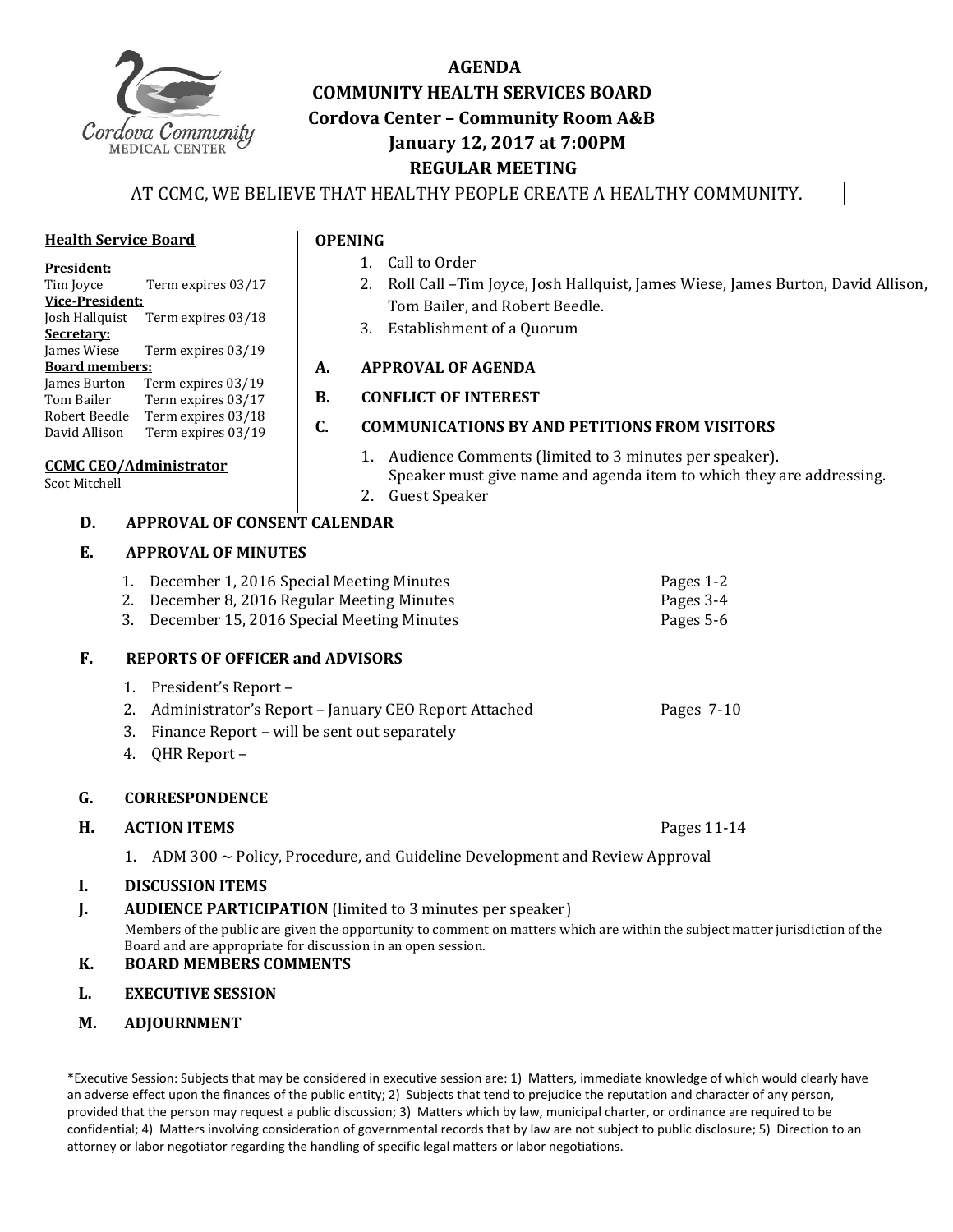# **Minutes Community Health Services Board Cordova Center – Community Rooms A & B December 1, 2016 at 12:00pm Special Meeting**

# **A. CALL TO ORDER AND ROLL CALL –**

**B. James Wiese** called the HSB regular meeting to order at 12:00pm. Board members present: **James Wiese, Tim Joyce (telephonically), David Allison, Tom Bailer, and Robert Beedle.** 

**Josh Hallquist and James Burton were absent.** 

A quorum was established. 5 members present; 2 members absent. CCMC staff present: Scot Mitchell, CEO (telephonically) and Lee Holter, CFO.

**C. APPROVAL OF AGENDA M/ Allison S/ Bailer** "move to approve the agenda." **Vote on motion: 5 yeas, 0 nays, 2 absent. Motion was approved.**

#### **D. CONFLI CT OF I NTEREST Bailer** stated that he has a rental contract with hospital.

### **E. COMMUNI CATI ONS BY AND PETI TI ONS FROM VI SI TORS**

- **1. Audience Participation** ~ None
- **2. Guest Speaker** ~ None

Hallquist arrived at 12:11pm

#### **F. CORRESPONDENCE**

- **G. DI SCUSSI ON I TEMS** 
	- **1. 2017 CCMC Budget**

**M/ Allison S/ Bailer "move to refer the CCMC budget to City Council for \$550,000 for Operations and \$160,000 for Equipment."** 

**Vote on motion: Joyce - Yes; Hallquist - Yes; Wiese – Yes; Allison – Yes; Bailer – Yes; Beedle – No. 5 yeas, 1 nays, 1 absent. Motion passed.**

#### **H. ACTI ON I TEMS**

**1. Proposed Governance Structure Ordinance for CCMC M/ Joyce S/ Bailer "I move to adopt the Ordinance for approval to be forwarded to the City Council for the Governance of the Cordova Community Medical Center as outlined."** 

**Vote on motion: Joyce - Yes; Hallquist - Yes; Wiese – Yes; Allison – Yes; Bailer – Yes; Beedle – Yes. 6 yeas, 0 nays, 1 absent. Motion passed.**

#### **I.** NEW BUSINESS

# **J. BOARD MEMBERS COMMENTS**

**Joyce ~** I just wanted to remind everyone that the information in the Governance Model was the same information that was sent out in the last packet, only with minor changes. This was not all new information.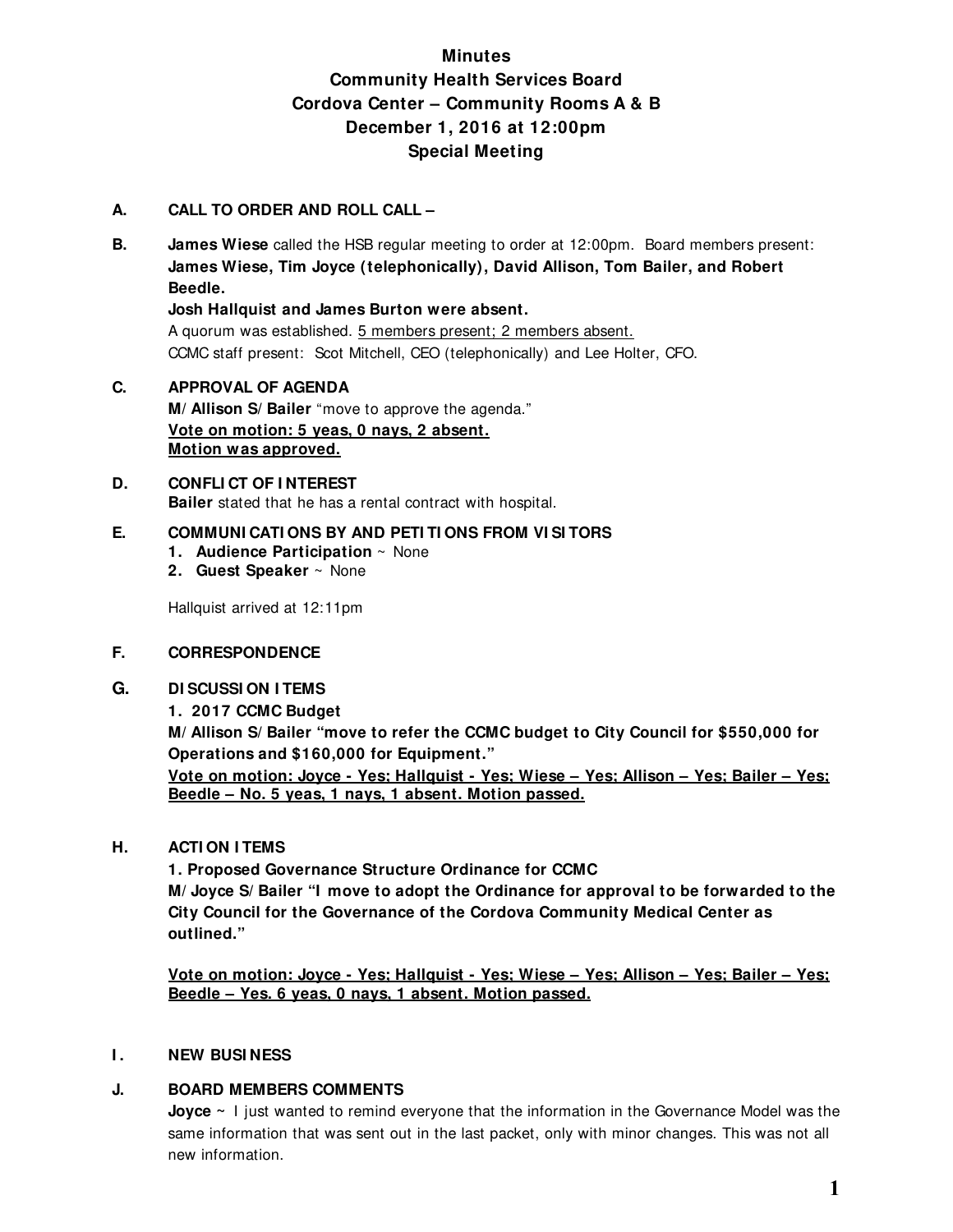**Bailer ~** I know I've asked for this before, but if we could get the page numbers on here it would be really helpful.

**Beedle** ~ It would be nice if we could get a little more advance notice on these meetings. Thanks for all your hard work.

**Allison ~** No Comment **Hallquist** ~ I'd like to thank everybody for all of their time working on this. Wiese ~ I'd second that, thank you.

# **K. ADJOURNMENT** –

**M/ Allison S/ Bailer** "I move to adjourn the meeting." **Wiese** declared the meeting adjourned at 12:49pm

**Prepared by: Faith Wheeler-Jeppson**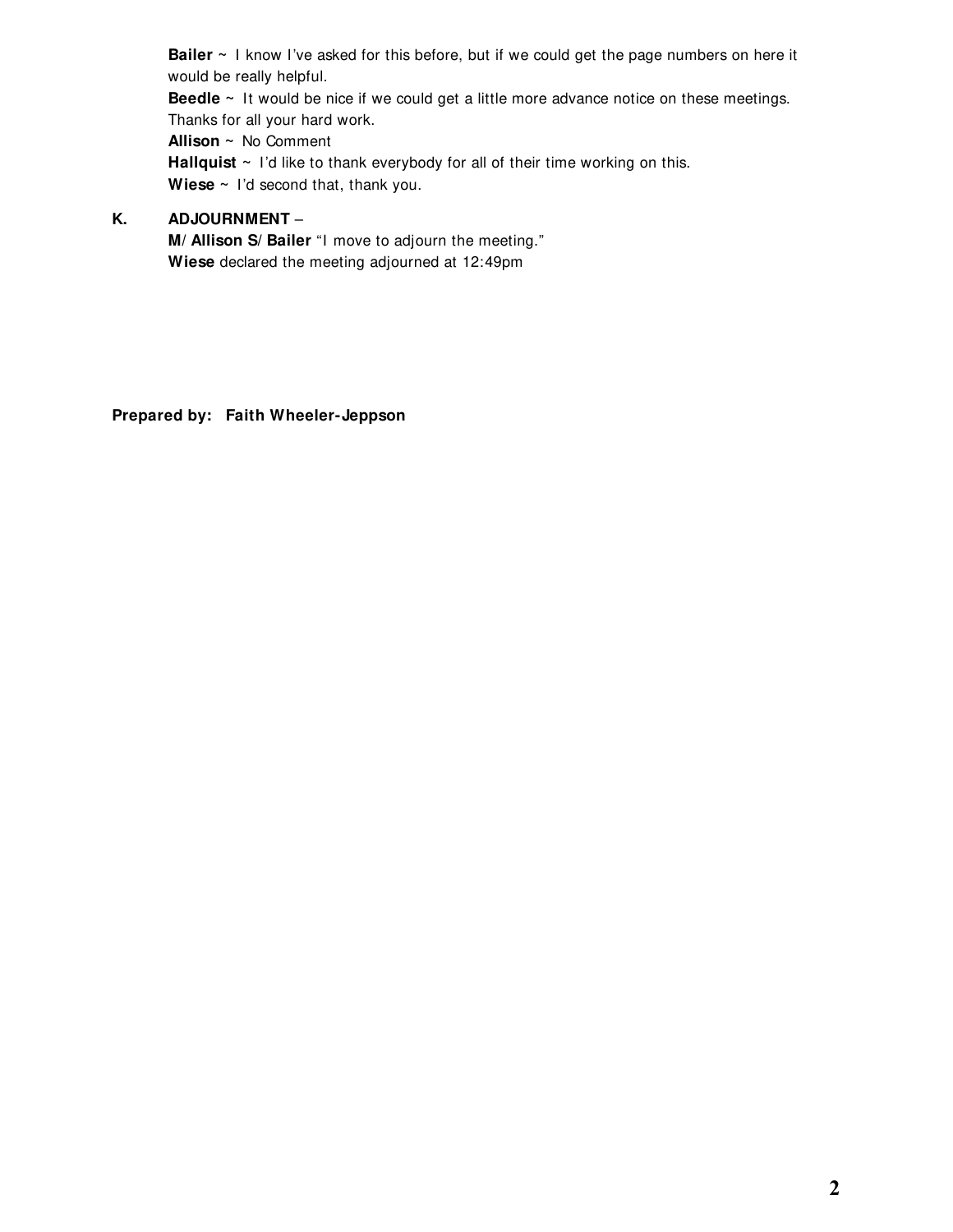# **Minutes Community Health Services Board Cordova Center – Community Rooms A & B December 8, 2016 at 7:00pm Regular Meeting**

### **CALL TO ORDER AND ROLL CALL –**

**Josh Hallquist** called the HSB regular meeting to order at 7:00pm. Board members present: **Josh Hallquist, James Wiese, Tim Joyce (telephonically), David Allison, Tom Bailer, and James Burton.** 

#### **Robert Beedle was absent.**

A quorum was established. 6 members present; 1 member absent. CCMC staff present: Scot Mitchell, and Lee Holter, CFO.

# **A. APPROVAL OF AGENDA M/ Bailer S/ Allison** "move to approve the agenda." **Vote on motion: 6 yeas, 0 nays, 1 absent. Motion was approved.**

#### **B. CONFLI CT OF I NTEREST**

### **C. COMMUNI CATI ONS BY AND PETI TI ONS FROM VI SI TORS**

- **1. Audience Participation** ~ None
- **2. Guest Speaker** ~ None

### **D. APPROVAL OF CONSENT CALENDAR** ~ None

#### **E. APPROVAL OF MI NUTES**

**M/ Bailer S/ Allison** "move to approve the November 10, 2016 Regular Meeting Minutes." **Vote on motion: 6 yeas, 0 nays, 1 absent. Motion was approved.**

#### **F. REPORT OF OFFI CERS AND ADVI SORS**

- 1. President's Report ~ Joyce reported that since the last meeting I have worked quite a bit with Scot on the Governance Model and that you have all seen and Council has picked it up for their first reading.
- 2. Administrator's Report  $\sim$  Scot Mitchell stated that his written report is in the packet, I have a couple of things that have come up since then. We've finished our Plan of Correction and submitted it today from our Long Term Care Survey that we had a couple of weeks ago. According to the Staff that has been here for a while, they're saying that this was a better survey than we've had in quite a while. We were the first facility in the State of Alaska to be surveyed under the new Life Safety Guidelines. Staff did a great job working through the survey with the Surveyors and the Plan of Correction. We're wrapping up the initial phase of our Community Health Needs Assessment, tomorrow is the deadline for them receiving the responses to the surveys. They have about a 22% response rate from the surveys as of yesterday. Tentatively we have a meeting that is scheduled for January 18<sup>th</sup>, the National Rural Health Resource Center will be in town and they will spend an afternoon going through the results and then working with us to come up with a plan of action.
- 3. Finance Report ~ Holter reported that financials for September and October are in the packet and then he hoped that they had all had a chance to go through the information. A few highlights for September, Days cash on hand were at 16.1, Net AR increased \$147K, Gross AR days are 58.6, and year to date we show a loss of \$356K versus budget **3**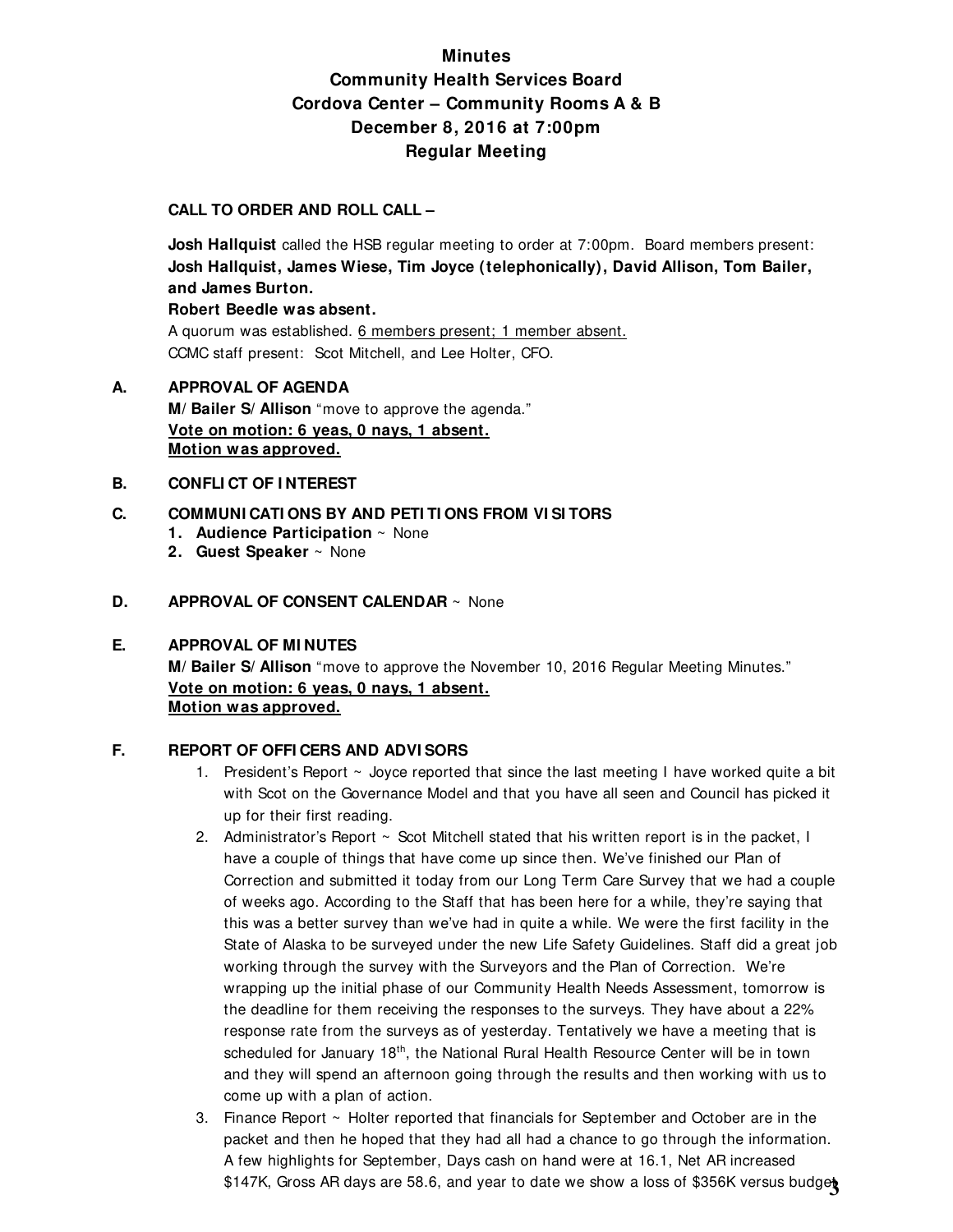of \$91K. In October, cash decreased by \$236K from September, days cash on hand was 7.9. Net AR increased \$63K, Gross AR days are 59 and year to date we show a loss of \$547K versus budget of \$93K and the loss of the prior year of \$342K.

4. QHR Report ~ Ron Vigus reviewed the CCMC Annual Benefit Report provided by QHR, topics reviewed were Leadership, Financial Improvement, QHR Consultants, Management Development and the engagements for 2017.

#### **G. CORRESPONDENCE** ~ None

# **HSB Vice-President Hallquist had to leave the meeting, Secretary James Wiese will be running the remainder of the meeting.**

#### **H. ACTI ON I TEMS**

1. Continuous Quality Improvement Plan

**M/ Bailer S/ Burton** "move to approve the CCMC 2017 Continuous Quality Improvement Plan."

### **Vote on motion: 5 yeas, 0 nays, 2 absent (Beedle and Hallquist). Motion was approved.**

2. LTC 301 – Abuse, Prevention, Recognition and Reporting

**M/ Bailer S/ Burton** "move to approve the LTC 301 – Abuse, Prevention, Recognition and Reporting Policy."

**Vote on motion: 5 yeas, 0 nays, 2 absent (Beedle and Hallquist). Motion was approved.**

#### **I. DI SCUSSI ON I TEMS**  $\sim$  None

#### **J. AUDI ENCE PARTI CI PATI ON** ~ None

#### **K. BOARD MEMBERS COMMENTS**

**Joyce ~** Want to thank Scot for all of the effort he has put in to the Governance Model, also for all of the time working with Alan on the budget.

**Bailer** ~ It would be nice to know who the auxiliary is, and then Tim a comment for you as the President, I like the fact that we've downsized the employees a little bit, maybe for your report you could put it in writing, it can go in the packet so we could read it. And thanks to staff for all you do.

**Burton ~** I agree, and thank you Lee for the details on the financials.

**Allison ~** I agree, thank you to Scot, Lee, the DON and staff. Also, if you haven't had a chance yet, go down to the hospital lobby, the auxiliary is doing a silent auction and there are a lot of nice things down there.

**Wiese ~** Tim and Scot, thank you both so much for all of your hard work. I have spoken with two people just this morning that have expressed interest in serving on the hospital board.

#### **L. ADJOURNMENT** –

**M/ Bailer S/ Allison** "I move to adjourn the meeting." **Wiese** declared the meeting adjourned at 7:46pm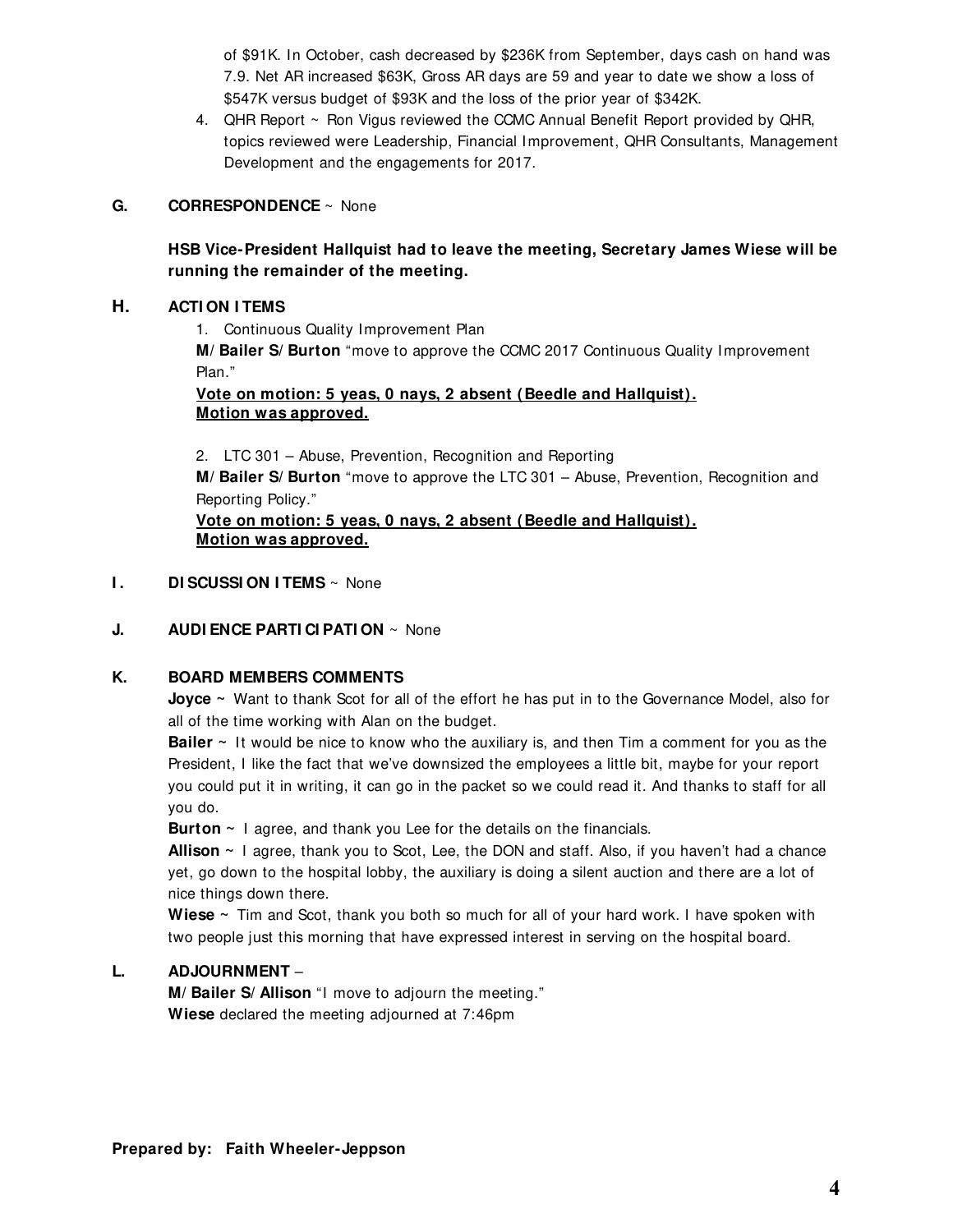# **Minutes Community Health Services Board Cordova Center – Community Rooms A & B December 15, 2016 at 12:00pm Special Meeting**

## **CALL TO ORDER AND ROLL CALL –**

- **A. Josh Hallquist** called the HSB regular meeting to order at 12:00pm.
- **B. Board members present: Josh Hallquist, David Allison, James Wiese, and Robert Beedle. Tim Joyce, Tom Bailer and James Burton were absent.**  A quorum was established. 4 members present; 3 members absent.

CCMC staff present: Scot Mitchell, CEO and Lee Holter, CFO.

- **C. APPROVAL OF AGENDA M/ Allison S/ Wiese** "move to approve the agenda." **Vote on motion: 4 yeas, 0 nays, 3 absent. Motion was approved.**
- **C. DI SCLOSURES AND CONFLI CTS OF I NTEREST**

#### **E. COMMUNI CATI ONS BY AND PETI TI ONS FROM VI SI TORS**

- **1. Audience Participation** ~ None
- **2. Guest Speaker** ~ None

#### **F. CORRESPONDENCE**

#### **G. ACTI ON I TEMS**

**1. Approve purchase of additional software needed for Meaningful Use 2 requirements.** 

**M/ Beedle S/ Allison** "I move to approve the purchase of additional Healthland Centriq Software in the amount of \$49,297.50 that is needed to meet Meaningful Use 2 requirements."

**Scot Mitchell ~** What we have to purchase here in order to meet this second stage of Meaningful Use is a couple of different pieces of software. One is the interface with the Lab system that allows up to report electronically if we get a patient in that has a reportable disease. Another one is to allow us to have an interface with a Lab surveillance system. The other parts allow us to report our Quality measures for both the hospital and the physicians. If we do not do this, we are subject to a 3% penalty in 2107 on our Medicare charges that we generate. An estimate based on last year's actual numbers would be a penalty in excess of \$200,000.

#### **Vote on motion: 4 yeas, 0 nays, 3 absent. Motion was approved.**

**I . NEW BUSI NESS**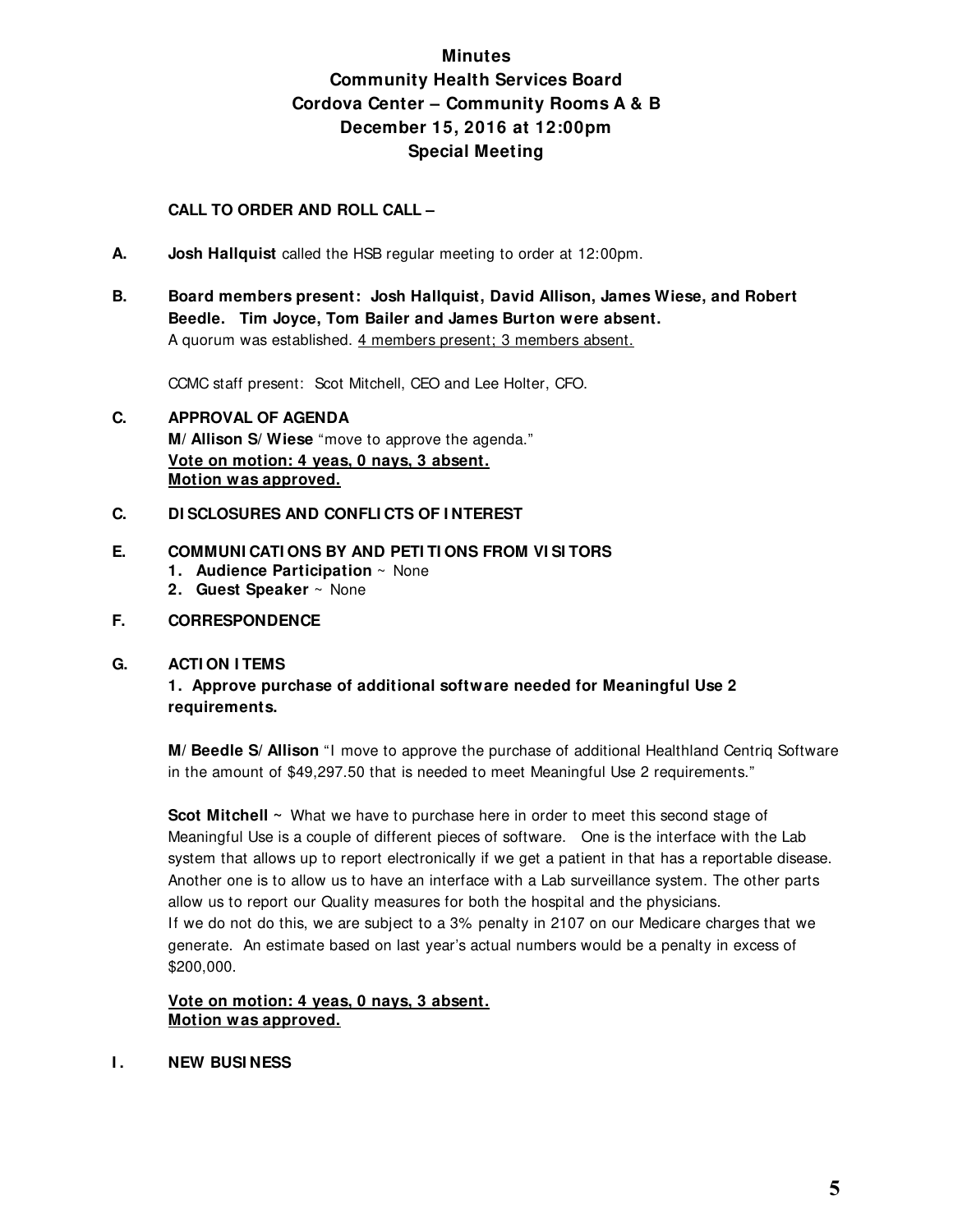# **J. BOARD MEMBERS COMMENTS**

 **Hallquist** ~ Merry Christmas **Allison** ~ No comment **Wiese** ~ No comment **Beedle** ~ Merry Christmas

# **K. ADJOURNMENT** –

**M/ Allison S/ Wiese** "I move to adjourn the meeting." **Hallquist** declared the meeting adjourned at 12:10pm

**Prepared by: Faith Wheeler-Jeppson**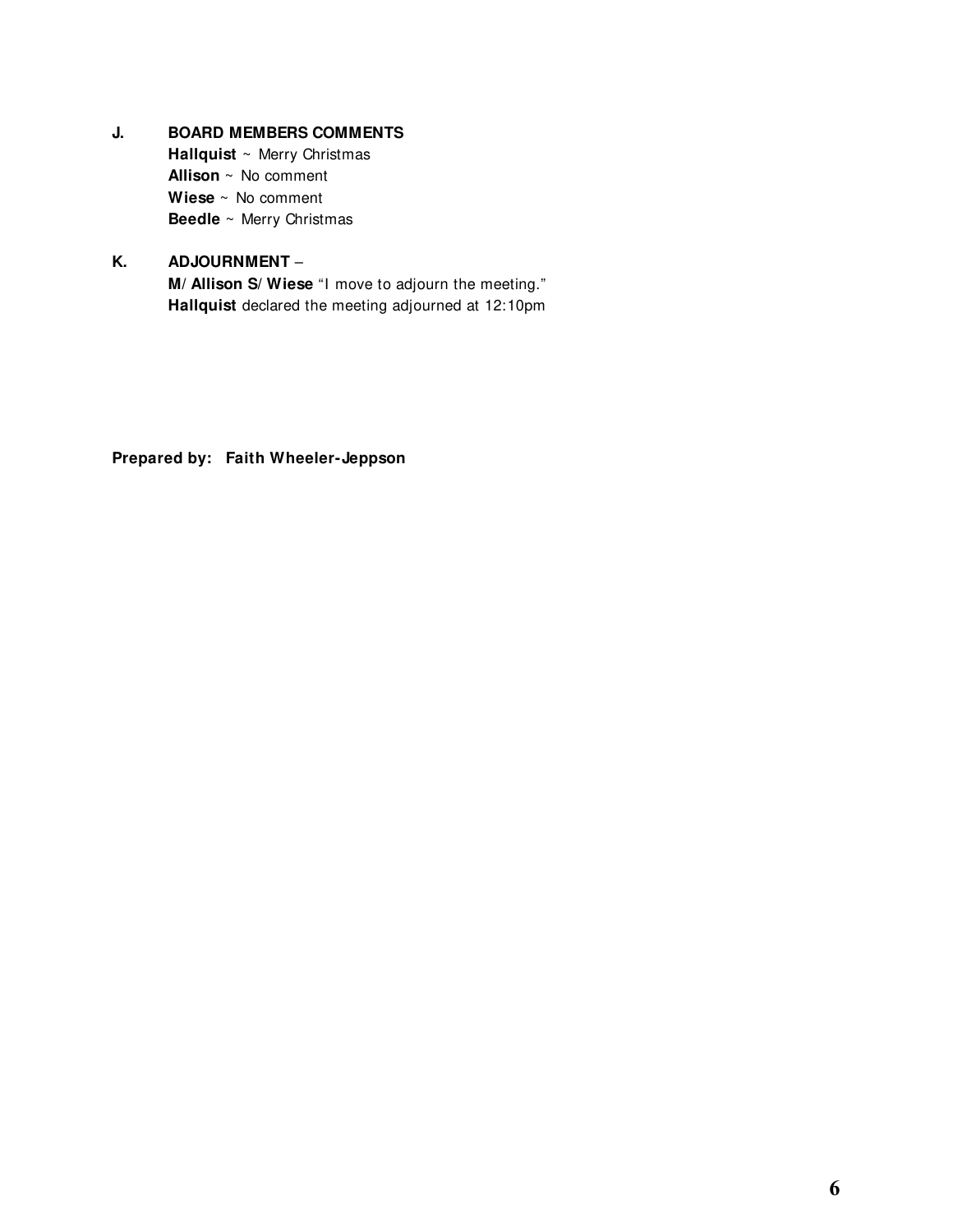

CEO Report to the HSB January 12, 2017 Meeting Scot Mitchell, CEO

# The Big Picture

I'm sure you've seen some of the media coverage of the Presidential transition that is going on. We still don't know how things will play out with the new administration, but all indications are that they will attempt to make significant changes to the Affordable Care Act. The newly seated Congress has already started working on repealing the ACA, but the jury is still out as to what they will replace it with. Even though President-Elect Trump has stated he wants to make the ACA repeal one of his first accomplishments after taking office, there are several items complicating the time line and could possibly delay action:

- All of Trump's Cabinet members will need to be confirmed.
- The vacant Supreme Court position will need to be confirmed.
- The debt-limit extension is due March 15, 2017, but will likely be extended.
- The current government funding package expires April 28, 2017 so a funding bill will need to be passed that funds the government until the September 30, 2017 year end.
- The CHIP program needs to be reauthorized this year.

There are numerous challenges facing the ACA repeal and replace process, and Congress has a few options on how to do it.

- They can repeal the ACA immediately, but delay the actual repeal for 24 to 36 months, and then work on a replacement. This approach would require Democratic support to reach the 60 votes needed to replace it. The repeal can be achieved by the reconciliation process which only needs a simple majority to approve, thereby eliminating a Democratic filibuster.
- Congress could first replace the ACA with a Republican alternative and then repeal the ACA. This assumes there is a GOP consensus on a replacement, which is probably not there. Any replacement would need 60 votes in the Senate (i.e., Democratic support), for those provisions that cannot be enacted through reconciliation.
- They can take simultaneous action to repeal and replace the ACA in the same process. This seems unlikely at this time.
- There are already several proposals that have been presented that could be used as models for this process. The most comprehensive is one presented by House Budget Chairman Tom Price, who is also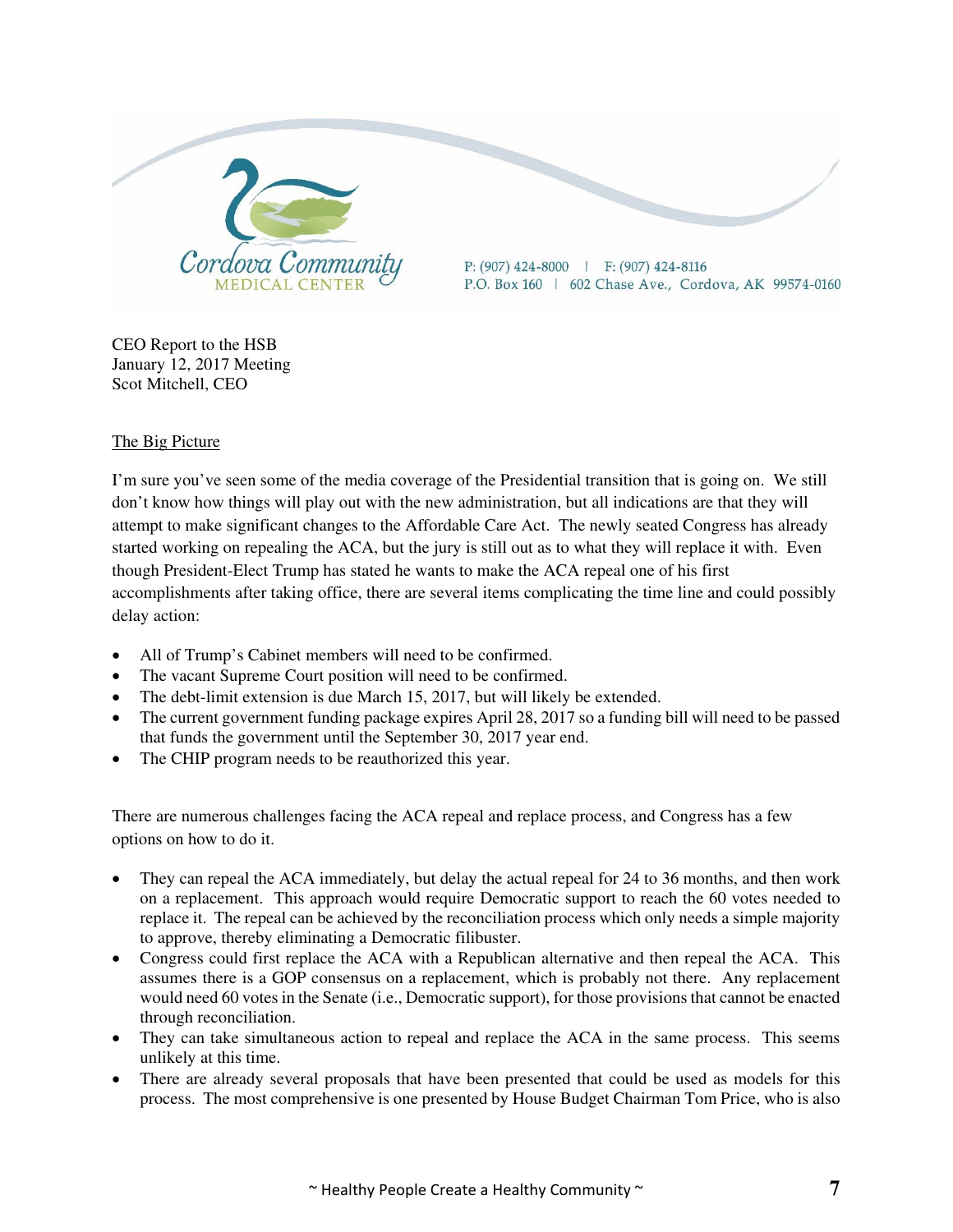Trump's nominee for leading the Health and Human Services department. I have some detailed information on some of these proposals if you would like to learn more about them please let me know.

The incoming Administration also has several options they can use to impact the ACA.

- Stop Justice Department lawsuits defending the ACA.
- Provide assistance to stabilize the insurance market.
- Disable or defund the CMS Center for Consumer Information and Insurance Oversight.
- Create additional exemptions to the employer mandate.
- Avoid IRS enforcement of individual penalties.
- Not enforce the employer mandate.
- Revise the medical loss ratio.
- Extend availability of non-compliant ACA plans.
- Increase barriers to enrolling in marketplace plans.
- Constrain the Center for Medicare and Medicaid Innovation.

The ACA has had both positive and negative impacts on the hospital industry. The American Hospital Association has been very active in advocating for hospitals on this issue. The overarching focus of the hospital industry is to preserve health coverage for the 21 million people who gained it under the ACA. If the ACA is repealed and not replaced immediately, hospitals will lose billions of dollars if the payment reductions to hospitals from the ACA are not repealed as well.

- If the ACA is repealed without a new plan to continue coverage for those currently covered, the net impact to hospitals would be a loss of \$165.8 billion from 2018 to 2026.
- Hospitals also suffered payment reductions as part of the original ACA. If the ACA is repealed and the Medicare inflation updates are not restored, hospitals would lose \$289.5 billion between 2018 and 2026.
- If the ACA is repealed and Medicare and Medicaid DSH payments are not restored, hospitals would lose another \$102.9 billion.

There are still a lot of unknowns with the upcoming transition, so we cannot be sure yet what impact it will have on hospitals. Below are some of the potential changes that could be in store for the ACA, and whatever comes after it.

- Both the individual and employer mandates could be repealed.
- Subsidies for the exchanges could be eliminated.
- Medicaid expansion funding could be eliminated.
- Tax credits for small businesses that cover their workers through exchanges could be eliminated.
- States could be allowed to scale back eligibility standards for children under 19.
- Elimination of the taxes on the "Cadillac Plans."
- Elimination of the taxes on medical devices, health insurance plans and brand name prescription drugs.
- Reductions in payments to providers could be eliminated.

As you can see, there are numerous potential pitfalls to hospitals from the upcoming transition. I am staying abreast of these changes as they occur and will develop strategies to help CCMC address those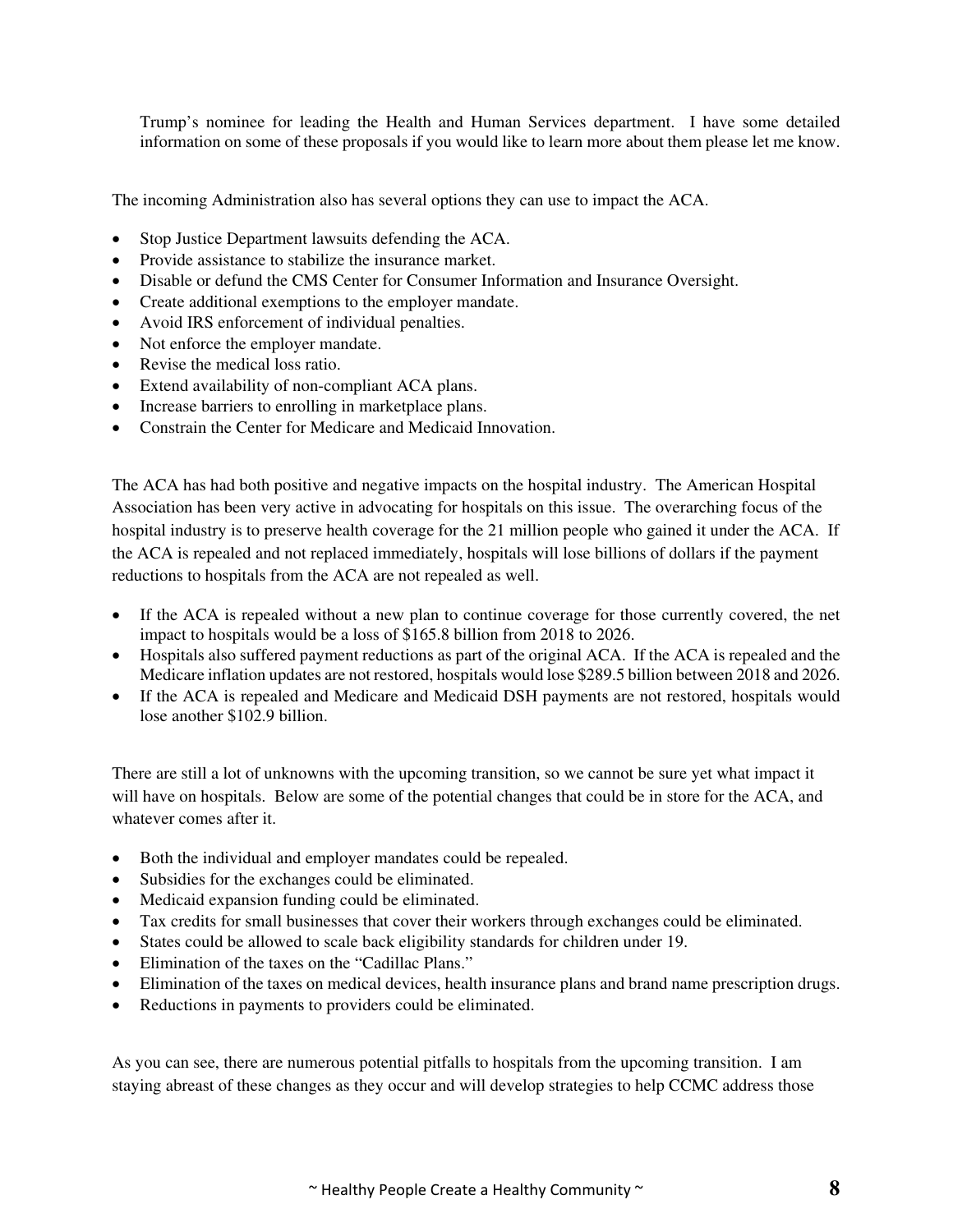transformations in the health care system. I will continue to provide updates to the HSB on this interesting topic.

#### Status Updates

- Our standard LTC licensure and certification survey was conducted in November and our resulting Plans of Correction were completed and accepted in December. We had a follow-up survey the first week of January to make certain that we are meeting the Plans of Correction. We should hear back from the surveyors soon on whether we are in compliance with the POC.
- The Community Health Needs Assessment survey process has been completed. The next step will be to conduct a community meeting to obtain input on CCMC developing an action plan to address the needs found. We have scheduled this meeting for January 18, 2017 starting with lunch at noon. The meeting should last three to four hours, and it would be great for the HSB members to attend and participate in the planning process.
- We have completed our CMS revalidation for the hospital and swing beds. This is required every five years.
- Our year-end statistics from 2016 revealed that we had some increases in utilization, as well as some decreases. Below are some highlights from last year.
	- o We averaged almost 7 acute care admissions per month in 2016 compared to just over 3 in 2015.
	- o We had just over 200 acute patient days last year compared to 80 in 2015.
	- o We had 19 swing bed admissions compared to 14 in 2015, but our swing bed patient days dropped from 375 in 2015 to 250 last year.
	- o ER visits were down about 2% from the previous year.
	- o Lab procedures dropped about 15% to 3,900 from 4,500 the year before.
	- o Radiology procedures increased almost 20% from 648 in 2015 to 774 last year.
	- o Physical Therapy billed units increased by more than one-third from 3,200 in 2015 to 4,400 last year.
	- o Occupational Therapy billed units decreased by about 8% from 988 in 2015 to 911 in 2016.
	- o Clinic visits increased about 9% over 2015, averaging almost 200 per month in 2016.
	- o Total Sound Alternative visits dropped almost 6% from 2015, averaging 90 per month in 2016.
	- o LTC resident days increased almost 3% in 2016, with an occupancy rate of 99.5%.
	- o The total meals served dropped about 1% last year, averaging over 1,700 meals per month.
	- o The pounds of laundry washed last year increased 17% over the previous year, averaging 4,700 pounds per month.
- As we've discussed in previous HSB meetings, I would like to streamline the process for approving policies within the facility. I have never been at a hospital where the board approved every policy, which increases the amount of time it takes staff to get policies developed, approved and implemented. I have amended the current hospital policy how policies are developed, approved and reviewed for approval at this meeting. The HSB would still need to approve certain policies, but most would go through the same process we have used for a long time here, but the final approval would be delegated to the CEO instead of taking up time at the HSB.
- The recent budget process for the City of Cordova resulted in some changes to the CCMC request for funding support. As a result, we have already started working on several approaches to continue our cost containment and revenue increase strategies. We've presented some of these to the HSB previously, and Lee Holter will discuss some of these during his report at the HSB meeting.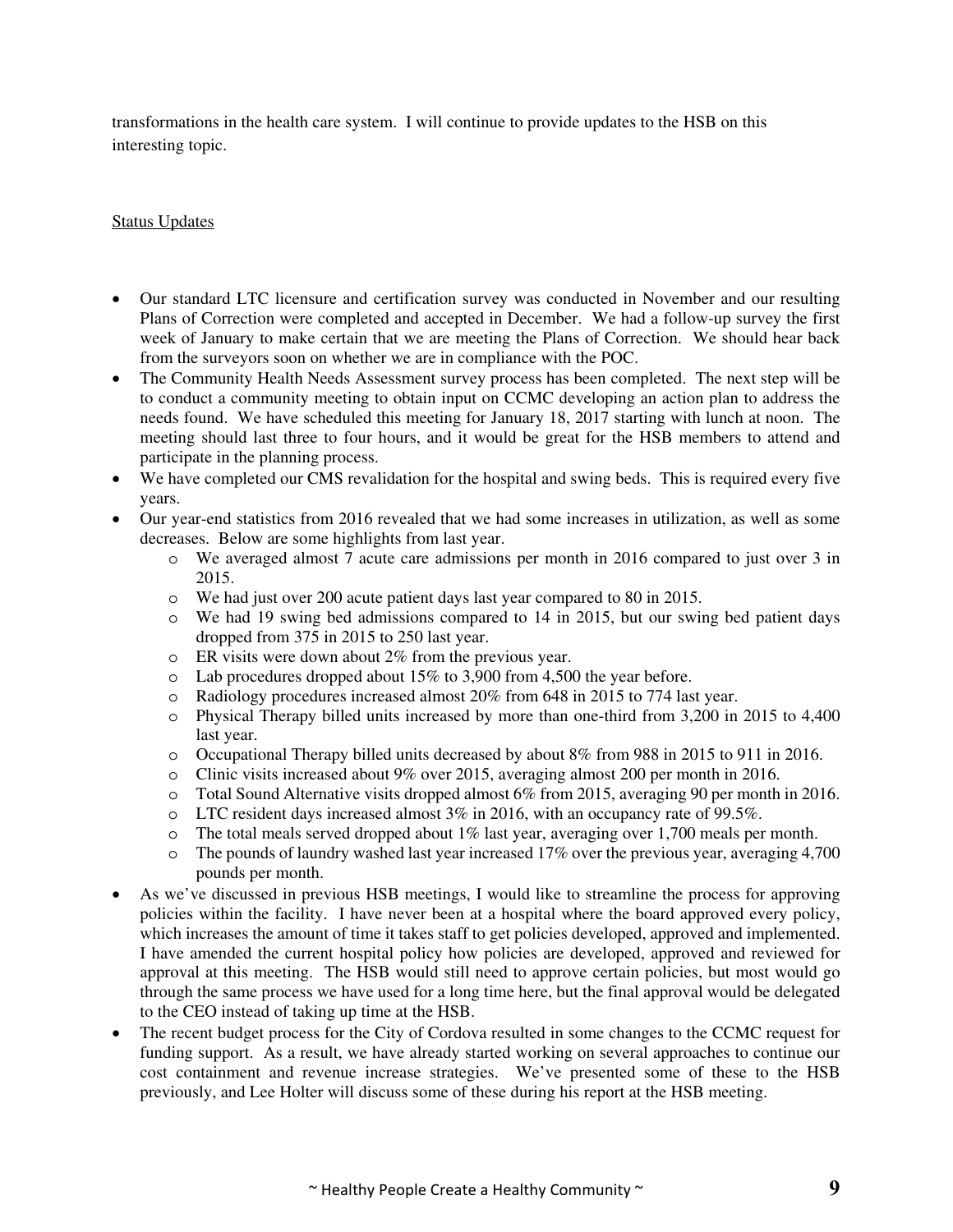- Starting next month we will add a Director of Nursing report to the HSB agenda. I have been giving Dr. Lisa Cuff, our new DON, a chance to get situated in her new role before having her do a monthly report to the HSB. You will see some very interesting new approaches in nursing as we move forward.
- We recently received a check for \$85,200 for our Alaska Medicaid Meaningful Use EHR incentive. This will help us with our short term cash flow issues. As you know, our utilization is very seasonal and that affects our cash flow. We are now in our slow time of the year which will last until the summer increase. The cuts in the City budget will affect us, so it is still possible that we will need to come back to the City with emergency requests prior to our summer season.
- At the December 2016 HSB meeting, it was requested that a list of the current auxiliary members be provided to the HSB. Here is the current membership list: Sharon Ermold, Elaine Zeine, Joy Rawlins, Ann Schultz, Kari Collins, Wanda Moore, Gerri Koechling, Vicki Blackler, Karen Sundby and Vivian Knop. The auxiliary has been doing a lot of work to benefit the nursing home and hospital. A big thank you to all of the auxiliary members!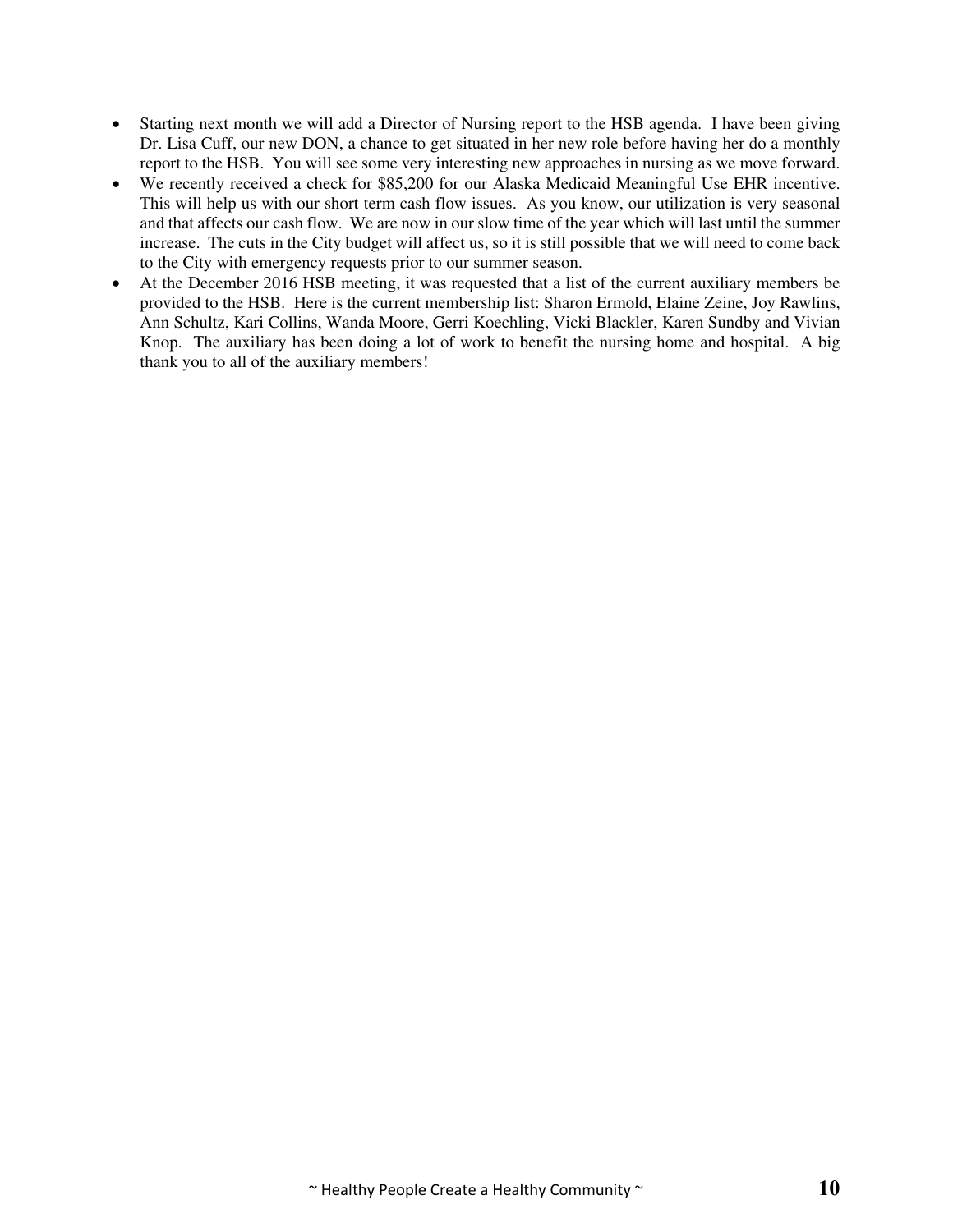## **Cordova Community Medical Center Policy**

| <b>SUBJECT:</b> Policy, Procedure & Guideline Development & Review ADM 300 |                  |             |
|----------------------------------------------------------------------------|------------------|-------------|
| <b>DEPARTMENT: Administration</b>                                          | <b>New</b>       | Date:       |
| Original Approval Date: January 24, 2006                                   | <b>X</b> Revised | 01/12/2017  |
| Approved by: Scot Mitchell, CEO                                            |                  |             |
|                                                                            |                  | Page 1 of 4 |

# **Policy:**

Policies, Procedures, and Guidelines establish standards of consistent practice within and throughout the departments and committees of Cordova Community Medical Center (CCMC). These documents are written for any task that should remain consistent regardless of who is performing it.

The Health Services Board (HSB) of the Cordova Community Medical Center (CCMC) has overall governance and authority in relation to policies, procedures and guidelines (PPG) of CCMC. Where appropriate, the HSB delegates PPG Development and Review authority to the CEO who then delegates to the appropriate Committee/Group/Individual (e.g.: Executive Leadership Team, Quality Management Committee (QMC), Directors and Department Head etc.) or the appropriate person as indicated in the table below or designated by the CEO. The HSB delegates Final Approval of the PPG's to the CEO, with the exception of the PPG's that must be Final Approved by the HSB as noted in the table below. PPG's have no effect until Final Approval, and signed by the CEO.

The QMC will review and recommend final approval of policies, procedures, and guidelines, as well as any forms used at CCMC. In limited critical situations the CEO may provide Final Approval to PPG's prior to QMC recommendation. Paper copies of approved documents will be stored in specifically-designated policy binders in Administration and listed in an index for each policy department. The paper copies will include the CEO signature in the signature section of the footer, and the Compliance Officer will update the binder with a new printed and signed document any time there is a revision to the document. Electronic copies of all policies, procedures, guidelines, and associated forms or other attachments will be stored in an online database on CCMC's network server, accessible to all staff through the facility's internal home page.

| Content                                                                         | PPG Examples                               | Initial Body Approval | <b>Final Approval</b><br>Body  | <b>Final Approval</b><br><b>Body</b> |
|---------------------------------------------------------------------------------|--------------------------------------------|-----------------------|--------------------------------|--------------------------------------|
|                                                                                 |                                            |                       | (New/Major<br>Revisions)       | (Minor Revisions)                    |
| Mission, Vision, Values, Goals,<br>Processes, Bylaws, Rules and<br>Regulations. | Board Bylaws                               | CEO                   | <b>Health Service</b><br>Board | Health Service<br>Board              |
| Delegation of Signing<br>Authorities and Financial<br>Controls                  | Conflict of Interest                       | QMC                   |                                |                                      |
| Any Policies having direct<br>application to the Board.                         | HSB Code of Conduct and<br>Confidentiality |                       |                                |                                      |
| Policies required to go to the<br>HSB by regulations.                           | QI Plan                                    |                       |                                |                                      |
| Controversial policies                                                          | Restrictions on Foundation<br>Fundraising  | CEO                   | <b>Health Service</b><br>Board | CEO                                  |
| Policies that could potentially<br>affect CCMC's reputation                     | Complimentary Health<br>Practices          |                       |                                |                                      |
| High Resources Impact<br>Policies                                               | Physician Assisted Suicide                 | QMC                   |                                |                                      |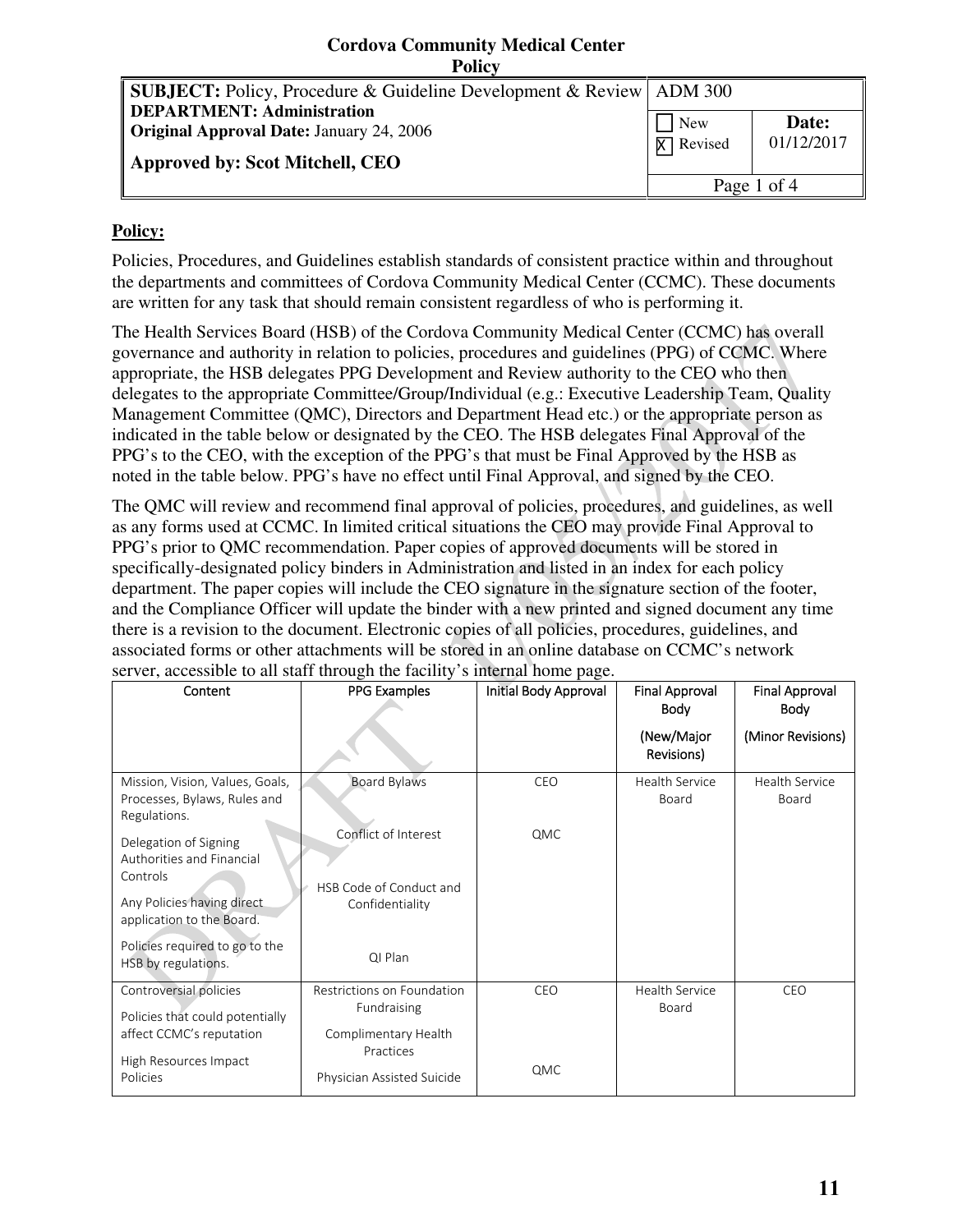# **Cordova Community Medical Center Policy**

| <b>SUBJECT:</b> Policy, Procedure & Guideline Development & Review   ADM 300 |                  |             |
|------------------------------------------------------------------------------|------------------|-------------|
| DEPARTMENT: Administration                                                   | <b>New</b>       | Date:       |
| <b>Original Approval Date: January 24, 2006</b>                              |                  |             |
| Approved by: Scot Mitchell, CEO                                              | <b>X</b> Revised | 01/12/2017  |
|                                                                              |                  | Page 2 of 4 |

| Administrative Policies                                              | Personal Health                                   | CEO                       | CEO | CEO |
|----------------------------------------------------------------------|---------------------------------------------------|---------------------------|-----|-----|
|                                                                      | Information Act                                   | QMC                       |     |     |
|                                                                      | Respectful Workplace                              | Department Head           | CEO | CEO |
| Non-Clinical Policies                                                | Occupational Health and                           | or Appropriate            |     |     |
|                                                                      | Safety Rights and<br>Responsibilities             | Committee                 |     |     |
|                                                                      |                                                   | QMC                       |     |     |
| <b>Clinical Policies</b>                                             | Organ & Tissue and<br>Donation                    | Medical Staff             | CEO | CEO |
| (Interprofessional or discipline<br>specific) Includes policies      | Code Blue                                         | Department Head           |     |     |
| addressing standards of                                              |                                                   | QMC                       |     |     |
| practice                                                             | Least Restraint                                   | CEO                       |     |     |
|                                                                      | Research Ethics Board                             | Medical Staff             | CEO | CEO |
| Research                                                             | Jurisdiction                                      | CEO                       |     |     |
|                                                                      | Research Agreements                               | QMC                       |     |     |
|                                                                      | Intellectual Property                             |                           |     |     |
| Infection Prevention and                                             | Outbreak Management                               | Director of               | CEO | CEO |
| Control                                                              | Management of Patient                             | Nursing                   |     |     |
|                                                                      | Exposures                                         | Infection<br>Control      |     |     |
|                                                                      | Blood or Body Fluids                              | Committee                 |     |     |
|                                                                      | Personal Pet Visitation                           | QMC                       |     |     |
| Care/Medical Directives                                              | Suturing                                          | Medical Staff             | CEO | CEO |
| Delegated Medical Functions                                          | Flu Immunization<br>Champions                     | QMC                       |     |     |
| Policies Addressing                                                  | Medicinal Marijuana                               | Pharmacy &                | CEO | CEO |
| <b>Medication Practices</b>                                          | <b>Medication Orders</b>                          | Therapeutics<br>Committee |     |     |
|                                                                      | Chemotherapy                                      | Medical Staff             |     |     |
|                                                                      |                                                   | QMC                       |     |     |
| Program based and<br>Department based Policies                       | <b>Environmental Cleaning</b><br>and Disinfection | Department<br>Head        | CEO | CEO |
| (Diagnostic Imaging,<br>Laboratory, Pharmacy,<br>Housekeeping, etc.) |                                                   | QMC                       |     |     |

Policies and procedures should be reviewed annually, to be completed by the respective department manager. Once the PPG's have been reviewed by the department manager, they should be presented to the QMC for review. The QMC should document the review of all presented PPG's. Individual PPG's that are reviewed and do not require revision should be signed and dated by the department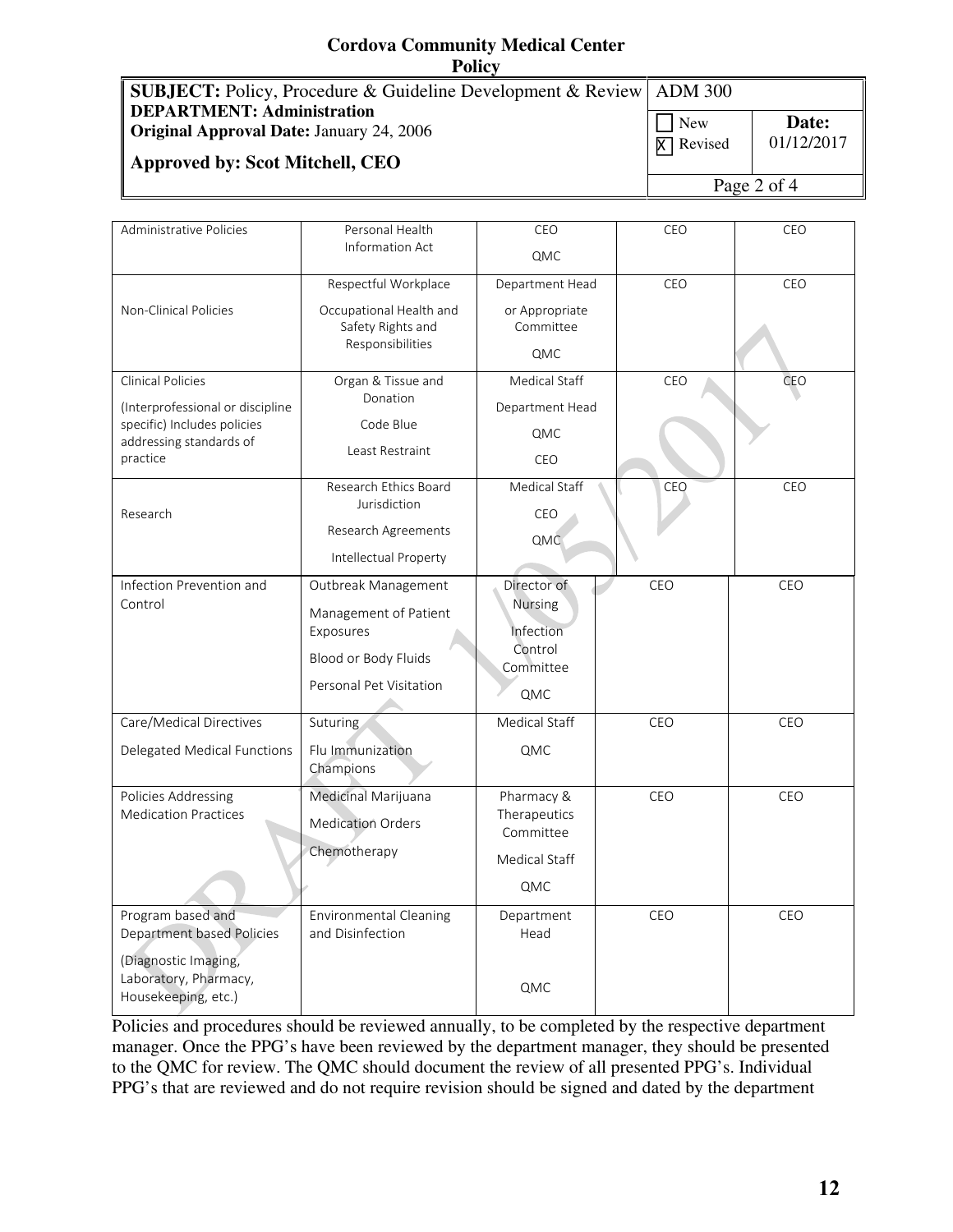#### **Cordova Community Medical Center Policy SUBJECT:** Policy, Procedure & Guideline Development & Review **DEPARTMENT: Administration Original Approval Date:** January 24, 2006 **Approved by: Scot Mitchell, CEO** ADM 300 New **X** Revised **Date:**  01/12/2017 Page 3 of 4

manager in the signature section of the footer. This review should be completed between January 1st and September 30th of each calendar year, according to the chart below.

|                       | Administration                       |
|-----------------------|--------------------------------------|
| <b>First Quarter</b>  | Corporate Compliance                 |
|                       | <b>Employee Health</b>               |
|                       | <b>Environmental Services</b>        |
|                       | Long Term Care                       |
|                       | <b>Materials Management</b>          |
|                       | Radiology                            |
|                       | <b>Social Services</b>               |
|                       | <b>Sound Alternatives</b>            |
|                       | <b>Sterile Processing</b>            |
|                       | Finance                              |
| <b>Second Quarter</b> | Fire, Safety, Disaster               |
|                       | <b>Health Information Management</b> |
|                       | <b>Laboratory Services</b>           |
|                       | <b>Nursing</b>                       |
|                       | <b>Quality Improvement</b>           |
|                       | <b>Quality Management Committee</b>  |
|                       | <b>Rehabilitation Services</b>       |
|                       | <b>Senior Services</b>               |
|                       | Clinic                               |
| <b>Third Quarter</b>  | Dietary                              |
|                       | <b>Human Resources</b>               |
|                       | <b>Infection Control</b>             |
|                       | <b>Medical Staff</b>                 |
|                       | Pharmacy                             |
|                       | Pharmacy and Therapeutics            |
|                       | <b>Utilization Review</b>            |

# **Definitions:**

Policy: This is a statement that says what is done and in some cases, why it is done. Policy statements may or may not have a procedure, guideline, form, or other attachment.

Procedure: This information will state what is done to accomplish the policy statement; this may include who will do it, where it will be done, and when it will be done. The procedural steps can be general information. Procedures must have an associated policy statement.

Guideline: This states step by step how to accomplish a task. The steps are comprised of specific information and details. Guidelines stand on their own and do not reference a policy. Guidelines may include attached forms or other documents that are required in performing the steps of the guideline.

# **Reference:**

ADM p300a Policy, Procedure and Guideline Development